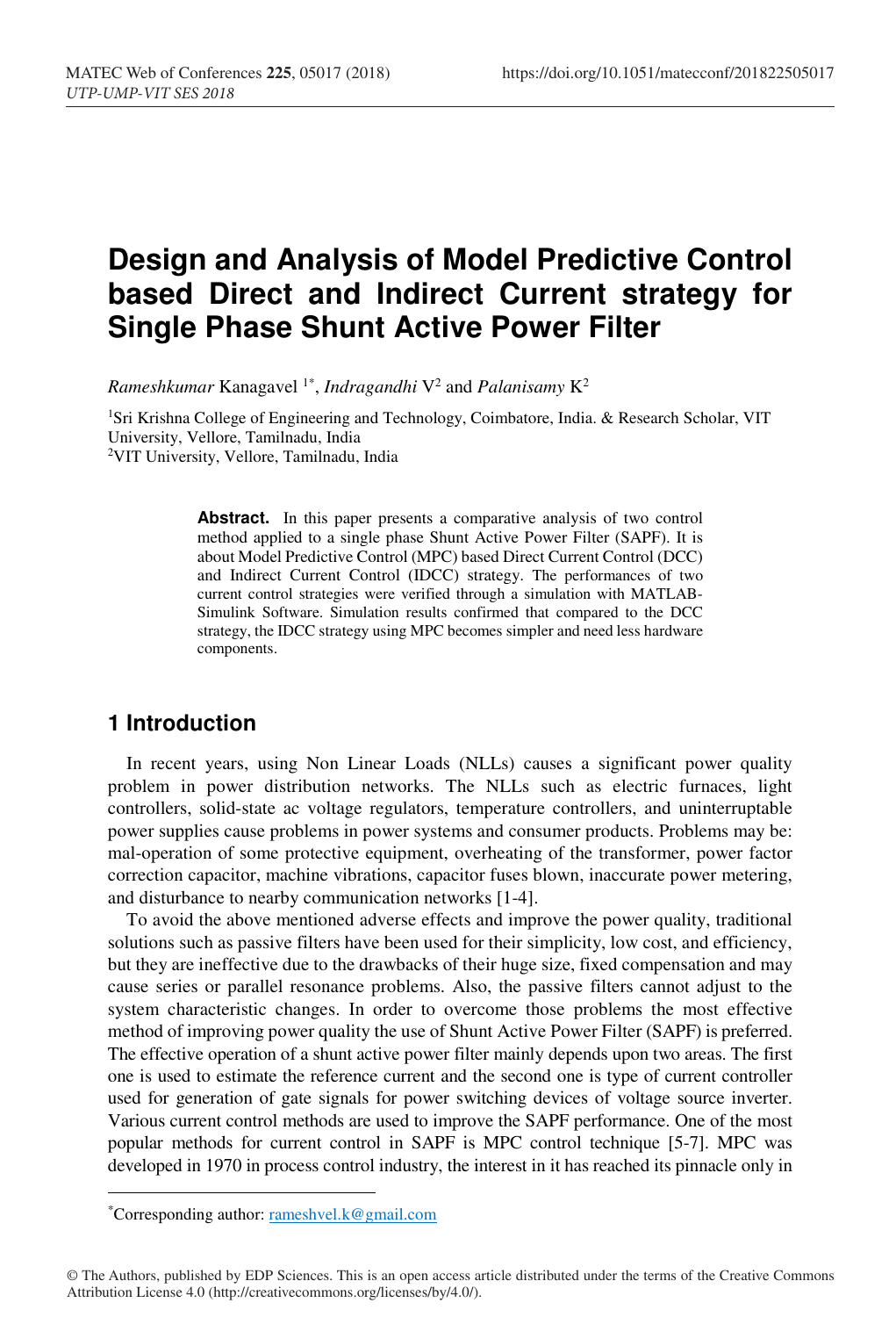recent days. This method is based on a simple concept, and easy to implement in real-time due to the fast development of controller such as microprocessors and digital signal processors can handle such computations [8].

This manuscript aims to analysis of two control method applied to a single phase SAPF. It is about MPC based Direct Current Control (DCC) and Indirect Current Control (IDCC) strategy. This manuscript is offered in three parts. Initially starting with an introduction, the following sections deal with the control of single phase SAPF, Experimental results and finally end with suitable conclusion.

# **2 SAPF Control strategy**

The control scheme of single phase shunt active filter is the important portion for its effective performance in order to eliminate the harmonics and which can be mainly implemented over and done with in two steps,

- Extraction of reference compensating current
- Generation of gate signals for power switching devices of voltage source inverter.

Generally many number of reference current extraction algorithm are used to derive the reference current signal for the control of SAPF. Mainly which are classified into two types, such as time domain and frequency domain based control techniques. Time domain techniques are based on instantaneous approximation of reference compensating signal in the form of current and voltage signals from biased and harmonically polluted current and voltage signals. These methods are applicable for both single phase and three phase systems. The frequency domain technique is based on the Fourier analysis of distorted current and voltage signals to extract the reference compensating signals. Fourier transformation are used to separate the harmonically polluted current and voltage signals and combined together to generate the reference compensating signal.



#### **Fig.1.** Single phase SAPF Model

 In this paper DC link voltage control based reference current extraction technique is been used. This scheme contains regulation of the dc link voltage to set the amplitude of reference current for harmonic and reactive power compensation. Initially the capacitor voltage is compared with a reference value and fed to a PI controller. The output of PI controller is taken as the peak value of reference source current (Isp, ref). Then output of PI controller is multiplied by a unity amplitude of sine wave to obtain the sinusoidal reference source current. Finally by comparing the measured supply current with sinusoidal reference source current the gating signals for SAPF is generated. In the above strategy which is generally composed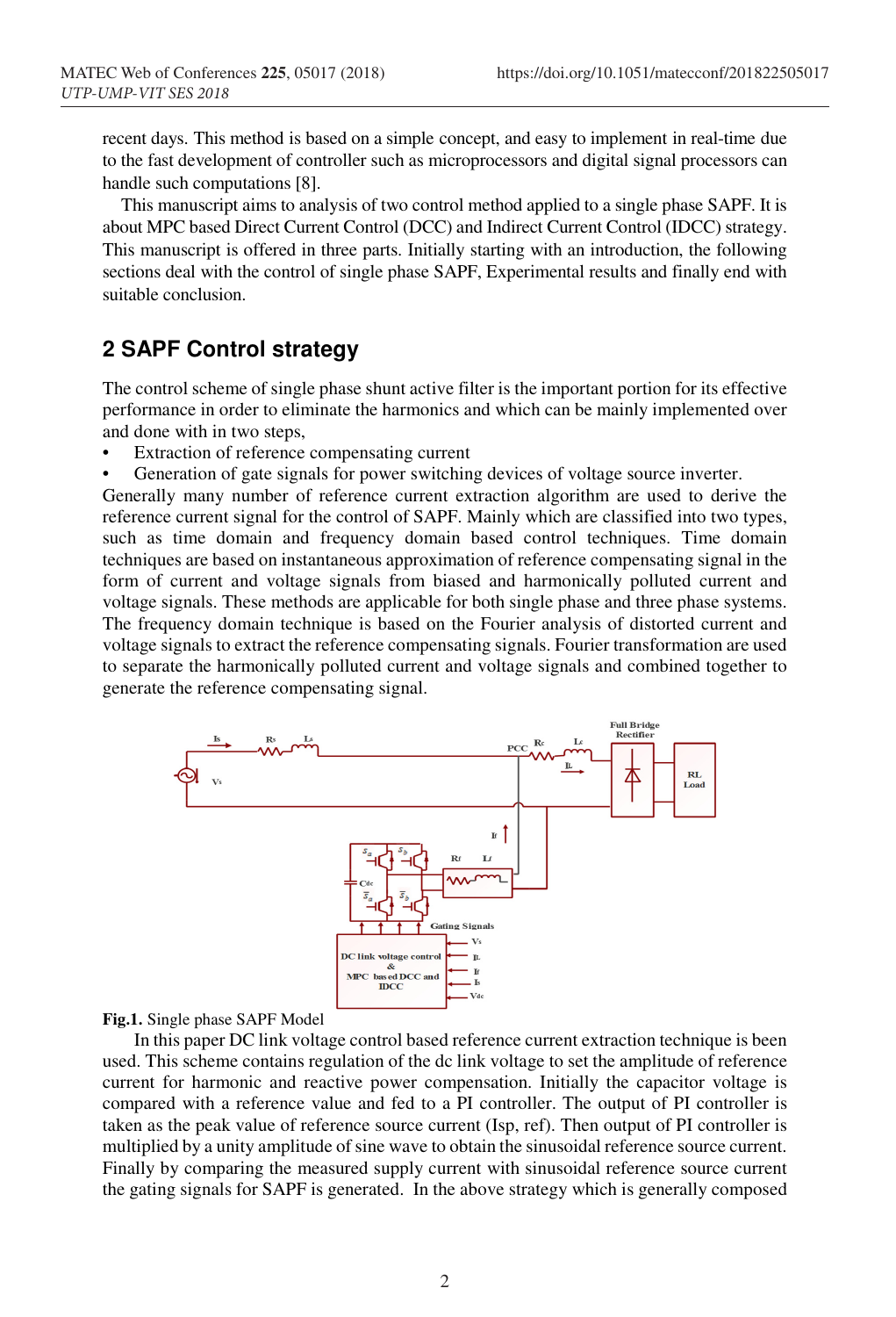of two control loops. An outer voltage loop is used to regulate the DC-link voltage while an inner current loop is used for regulating the filter phase current.

#### **2.1 Model Predictive Current Control**

There are several current control methods are used to improve the SAPF performance. One of the most popular methods for current control in SAPF is MPC control technique. MPC was developed in 1970 in process control industry, the interest in it has reached its pinnacle only in recent days. The main advantages of the MPC controlled inverters are the absence of modulator, utilization of variable switching frequency, the possibility of online optimization, lower complexity and the inclusion of constraints. Rameshkumar et al. [8] uses a MPCC in single phase SAPF and analysed with various loads using matlab simulation. Fig.2.a and Fig. 2.b shows the schematic diagram of an MPC based single phase SAPF. The primary control of MPC control is to minimize the error between the references and predicted load current which is defined as cost function or quality function. To attain this objective, the SAPF switching state which is going to reduces 'g' is choose and given at the time of next sampling instant.



The Model predictive current control of SAPF is mainly classified in to two types.

#### 1. Model predictive control based direct current control (reference compensating current as reference filter current).

 In MPC based DCC scheme the switching signals for the inverter are obtained by comparing actual SAPF current (injection current) with its non-sinusoidal reference current. the non-sinusoidal reference current as a reference shunt SAPF current are obtained by subtracting sinusoidal reference source current from load current as shown in Fig.2.a. The concept of design and calculation of model predictive control based direct current control used by the authors of (8) to simulate the MPC based SAPF control. According to [8] the equation for the possible predicted output current can be expressed as follows:

$$
i_{f, pre}(k+1) = \frac{T_s}{L_{eq}}(V_i(k) - V_s(k)) + \left(1 - \frac{R_{eq}T_s}{L_{eq}}\right)i_f(k)
$$
\n(1)

So as to apply optimal switching signal to the SAPF, the all possible predicted filter currents are compare with filter reference current using cost function 'g'. It can as represented as  $g = (i_{f,ref}(k+1) - i_{f,pre}(k+1))$ (2)

2. Model predictive control based in-direct current control (Reference compensating current as reference source current).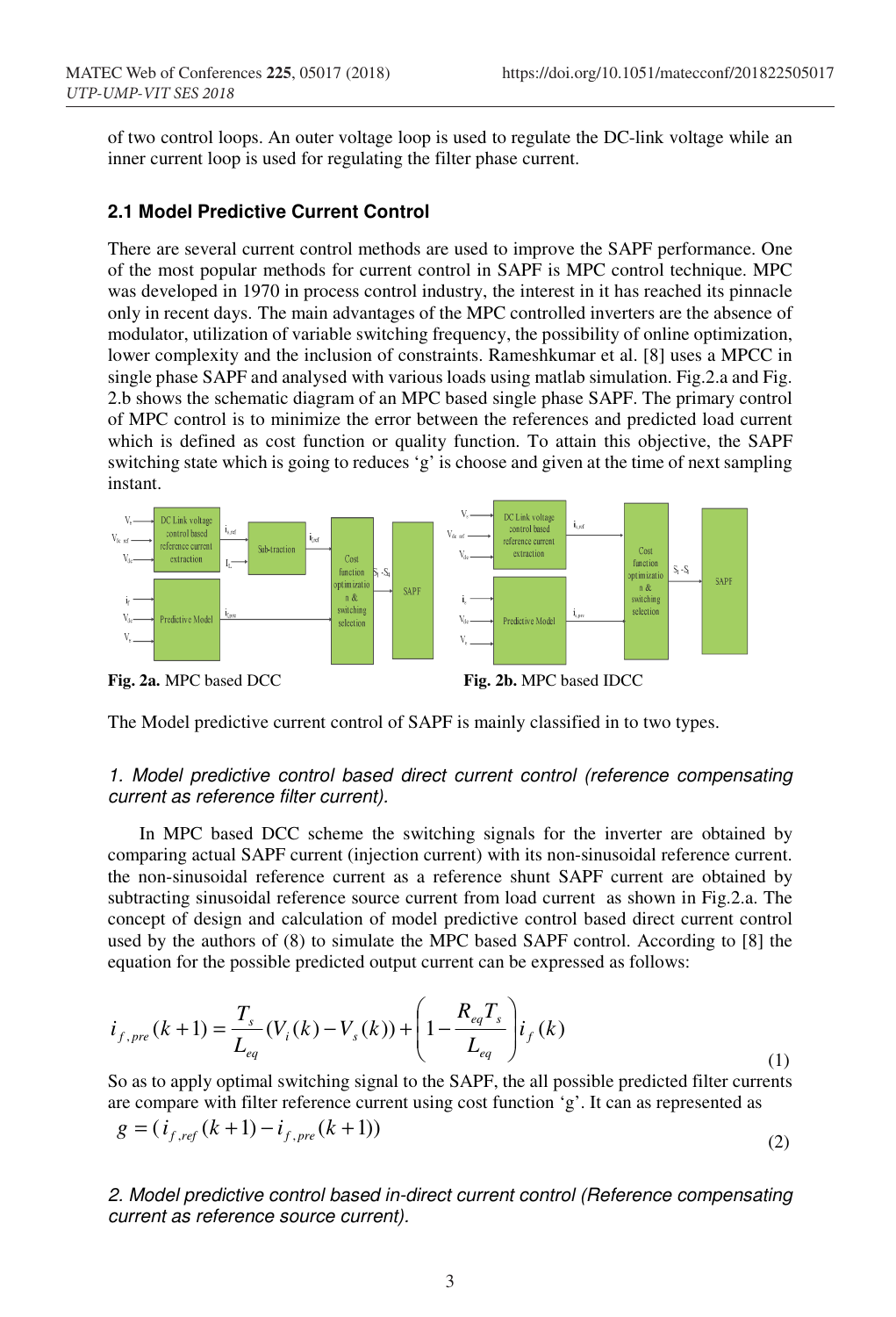In ICC scheme the switching signals for the inverter are obtained by comparing the measured supply current with sinusoidal reference current as shown in Fig.2.b. The model predictive control based in direct current control the equation for the possible predicted source current can be expressed as follows:

$$
i_{s, pre}(k+1) = \frac{T_s}{L_{eq}}(V_i(k) - V_s(k)) + \left(1 - \frac{R_{eq}T_s}{L_{eq}}\right)i_s(k)
$$
\n(3)

Finally to apply optimal switching signal to the SAPF, the all possible predicted source currents are compare with source reference current using cost function 'g'. It can as represented as

$$
g = (i_{s,ref}(k+1) - i_{s,pre}(k+1))
$$
\n(4)

Comparing to DCC scheme for above methods the ICC scheme has the following advantages

- $\triangleleft$  Using only one current sensor,
- $\triangle$  A simple control circuit and low implementation cost.
- $\bullet$  In a real time implementation point of view in ICC scheme used reduced number of analog signals to be read, and to avoid an additional burden of control algorithm such as subtracting filter and load current
- $\bullet$  No delay in the compensation process
- Generation of reference current without calculating either load current or the load reactive power.

#### **3 Experimental results**

A single phase SAPF model is designed and analysed in MATLAB/Simulink- Simpower system toolbox. The MPC based DCC and IDCC algorithm was programmed using embedded function block and it can operated at a sampling period of 10 µs. The parameters used in simulation are shown in Table I, The switch on response are performed to examine performance of single phase SAPF for both MPC based DCC and IDCC scheme.

In Fig 3 to 5, illustrates the source voltage  $(Vs)$ , source current  $(Is)$ , load current  $(IL)$ , filter current (If) and DC link capacitor voltage (Vdc) for both MPC based DCC and IDCC scheme. The simulation results shows that the switch on response and source current THD for both schemes are similar. Implementing single phase SAPF with MPC based IDCC require only one current sensor when compare to MPC based DCC scheme.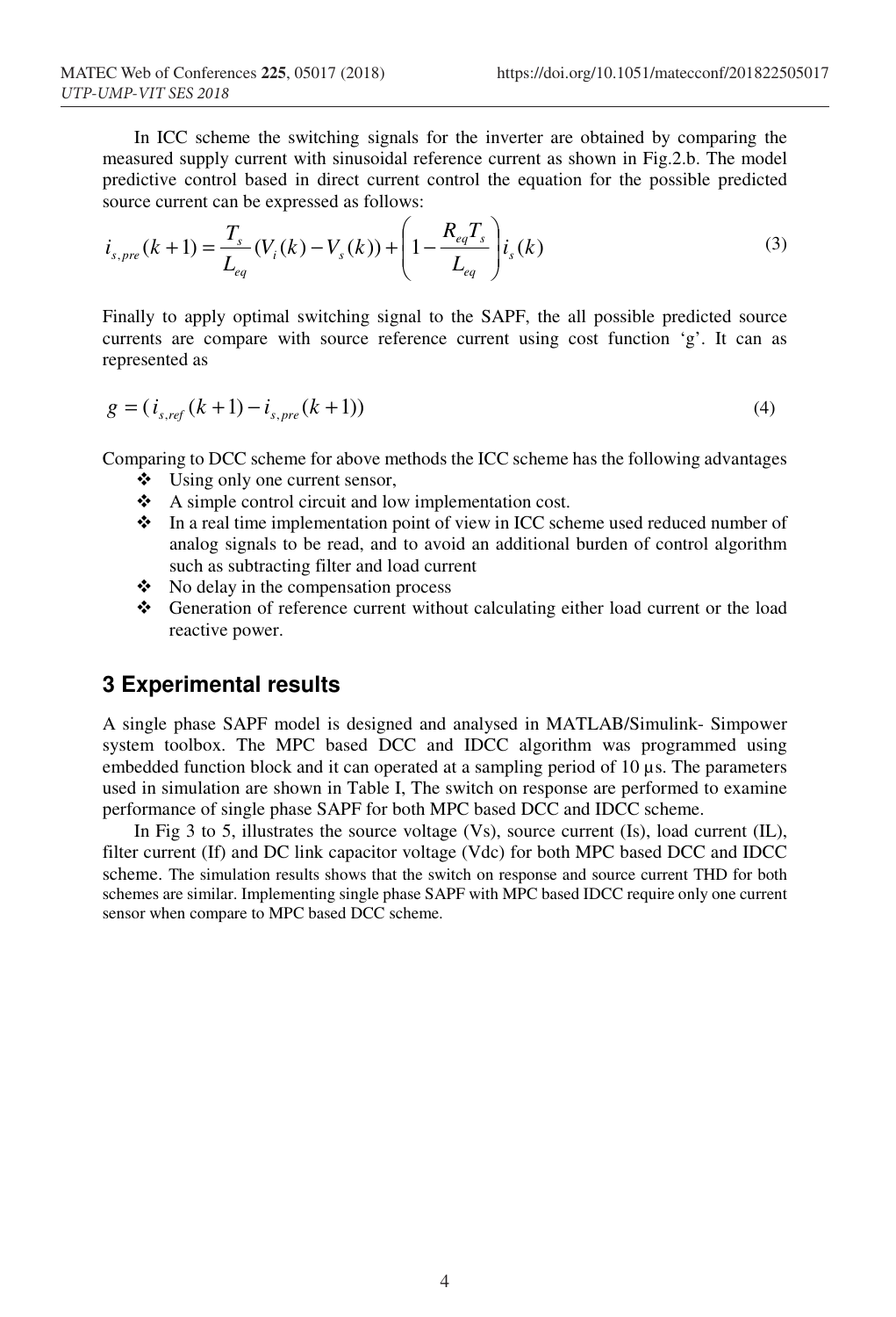

**Fig. 3.** MPC based DCC scheme (Switch on response)



**Fig. 4.** MPC based IDCC scheme (Switch on response)



**Fig. 5a.** Harmonic spectra of simulated waveforms of single-phase SAPF with DCC scheme. **Fig. 5b.** Harmonic spectra of simulated waveforms of single-phase SAPF with IDCC scheme.